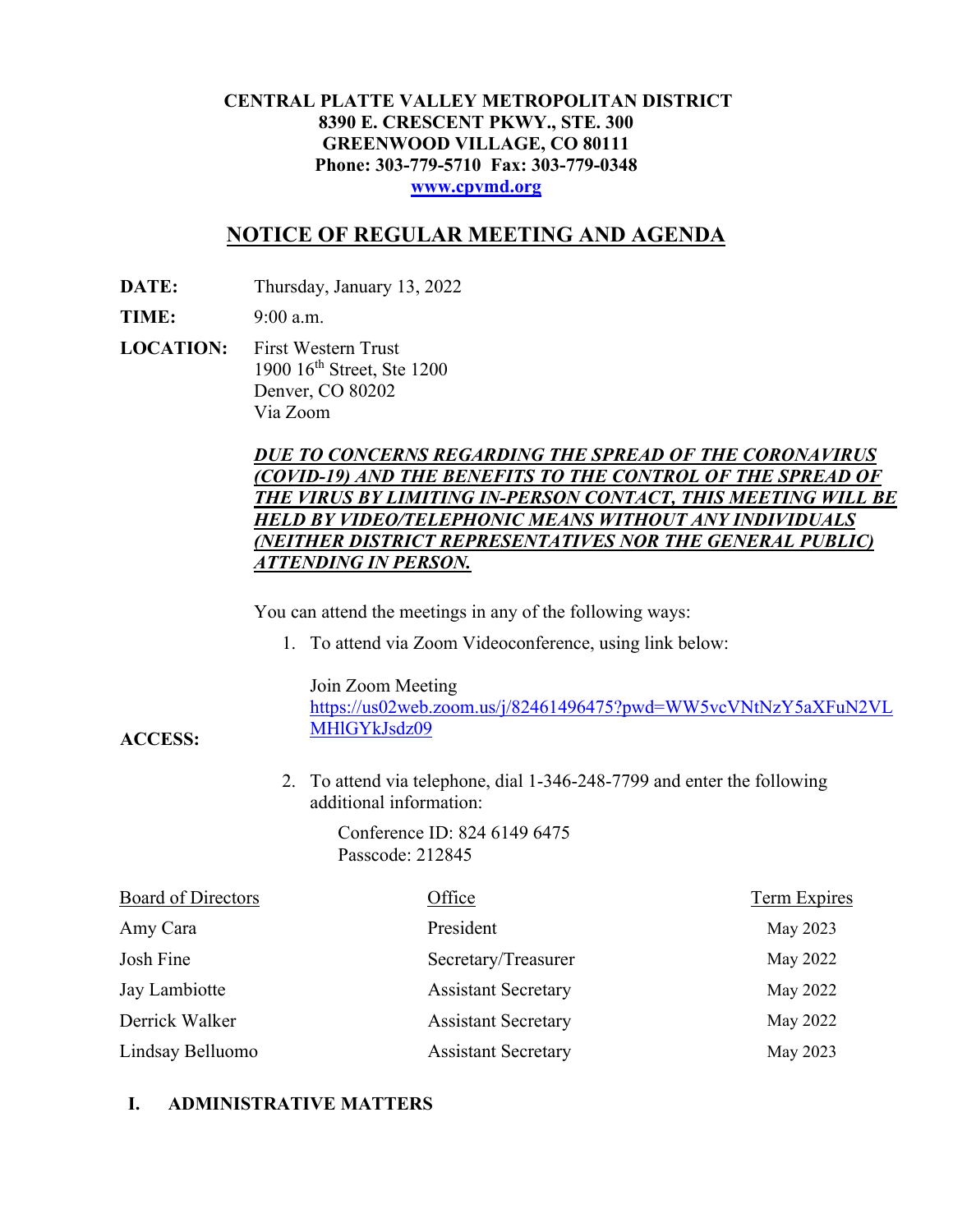- A. Call to order and approval of agenda.
- B. Present disclosures of potential conflicts of interest.
- C. Confirm quorum, location of meeting and posting of meeting notices.
- D. Public comment.

Members of the public may express their views to the Board on matters that affect the District that are otherwise not on the agenda. Comments will be limited to three (3) minutes per person.

## **II. CONSENT AGENDA**

- A. Review and consider approval of the Minutes of the December 7, 2021 Special Meeting (enclosed).
- B. Accept November 30, 2021 Cash Position Report (enclosed).
- C. Approve current Claims (enclosed).
- D. Accept information items.
- E. Other.

#### **III. FINANCIAL ITEMS**

- A. Review and discuss 2022 Bond refinancing (enclosed).
- B. Other.

## **IV. ENGINEER'S REPORT – A.J. ZABBIA**

- A. Holiday lighting update.
- B. Millennium Bridge painting update.
- C. Other.

#### **V. MANAGER ITEMS**

A. Other.

## **VI. DIRECTOR ITEMS**

A. Other.

## **VII. ATTORNEY ITEMS**

A. Other.